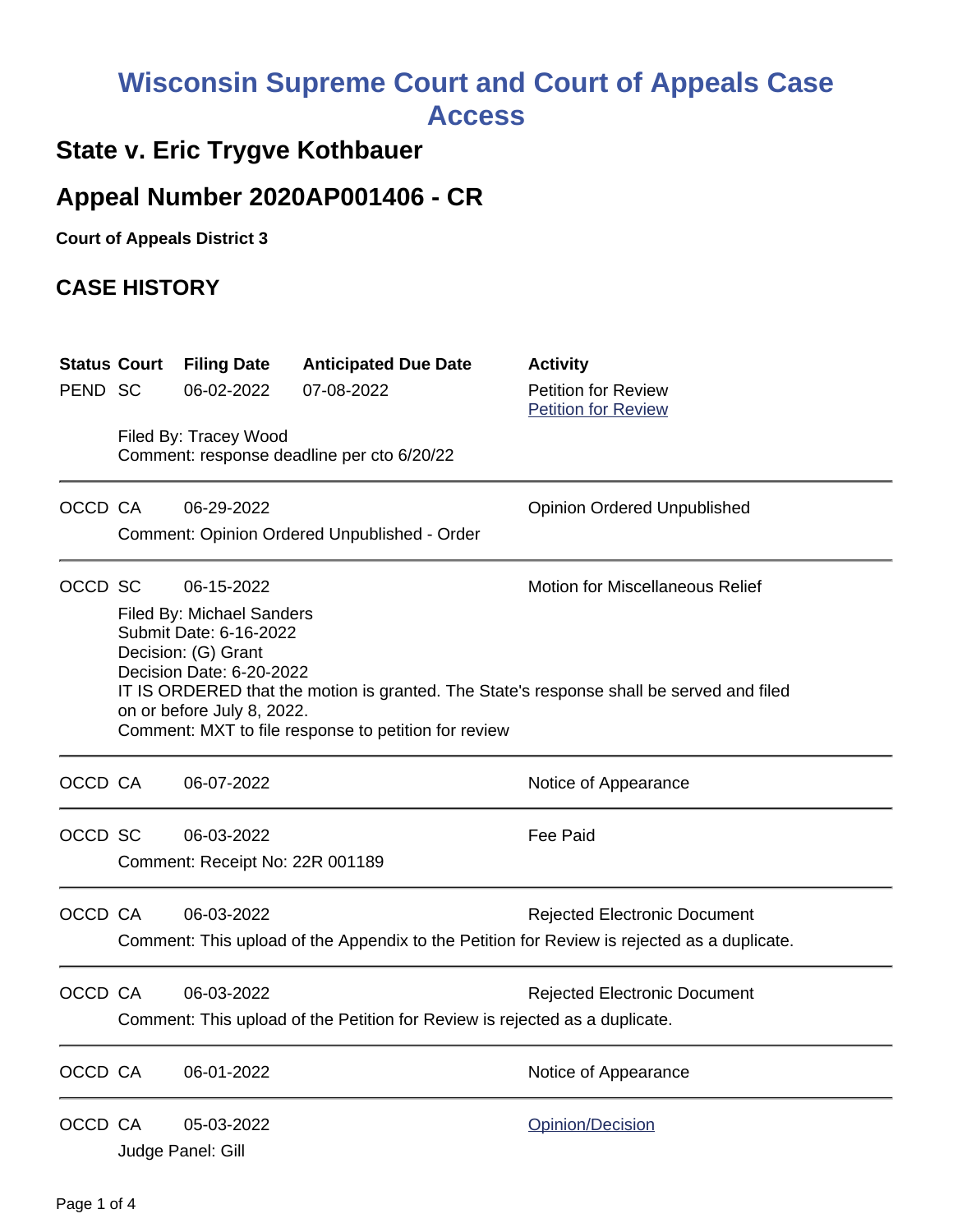| OCCD CA |                                                                                                                                                                                                                                                                                                                                                                                                                                                 | 06-14-2021<br>Comment: Address changed for attorney: 46337 Vincent J. Falcone                                  | Attorney address updated                    |  |  |  |
|---------|-------------------------------------------------------------------------------------------------------------------------------------------------------------------------------------------------------------------------------------------------------------------------------------------------------------------------------------------------------------------------------------------------------------------------------------------------|----------------------------------------------------------------------------------------------------------------|---------------------------------------------|--|--|--|
| OCCD CA |                                                                                                                                                                                                                                                                                                                                                                                                                                                 | 06-14-2021<br>Comment: Address changed for attorney: 25201 Tracey A. Wood                                      | Attorney address updated                    |  |  |  |
| OCCD CA |                                                                                                                                                                                                                                                                                                                                                                                                                                                 | 04-16-2021                                                                                                     | <b>Briefs Received At State Law Library</b> |  |  |  |
| OCCD CA |                                                                                                                                                                                                                                                                                                                                                                                                                                                 | 03-26-2021                                                                                                     | <b>Submitted on Briefs</b>                  |  |  |  |
| OCCD CA |                                                                                                                                                                                                                                                                                                                                                                                                                                                 | 03-23-2021                                                                                                     | Record and Briefs Sent to District 3        |  |  |  |
| OCCD CA |                                                                                                                                                                                                                                                                                                                                                                                                                                                 | 03-22-2021                                                                                                     | <b>Reply Brief</b><br><b>Reply Brief</b>    |  |  |  |
|         |                                                                                                                                                                                                                                                                                                                                                                                                                                                 | Filed By: Vincent Falcone                                                                                      |                                             |  |  |  |
| OCCD CA | Motion to Extend Time<br>03-08-2021<br>Filed By: Vincent Falcone<br>Submit Date: 3-9-2021<br>Decision: (G) Grant<br>Decision Date: 3-10-2021<br>IT IS ORDERED that the time for filing the appellant's reply brief is extended to March 24, 2021.<br><b>Motion Response</b><br>Filed By: Vincent Falcone<br>Submit Date: 3-9-2021<br>See BRY event due on 3-24-2021<br>Comment: 2nd request                                                     |                                                                                                                |                                             |  |  |  |
| OCCD CA | 02-17-2021<br><b>Motion to Extend Time</b><br>Filed By: Vincent Falcone<br>Submit Date: 2-18-2021<br>Decision: (G) Grant<br>Decision Date: 2-19-2021<br>IT IS ORDERED that the time for filing the appellant's reply brief is extended to March 10, 2021.<br><b>Motion Response</b><br>Filed By: Vincent Falcone<br>Submit Date: 2-18-2021<br>See BRY event due on 3-10-2021<br>Comment: Motion to Extend Time re: reply brief & aff in support |                                                                                                                |                                             |  |  |  |
| OCCD CA |                                                                                                                                                                                                                                                                                                                                                                                                                                                 | 02-08-2021<br>Comment: The "TOC. TOA & brief" are rejected for lack of the brief's cover page. Please upload a | <b>Rejected Electronic Document</b>         |  |  |  |

Comment: The "TOC, TOA & brief" are rejected for lack of the brief's cover page. Please upload a complete, corrected electronic version of the Respondent's brief.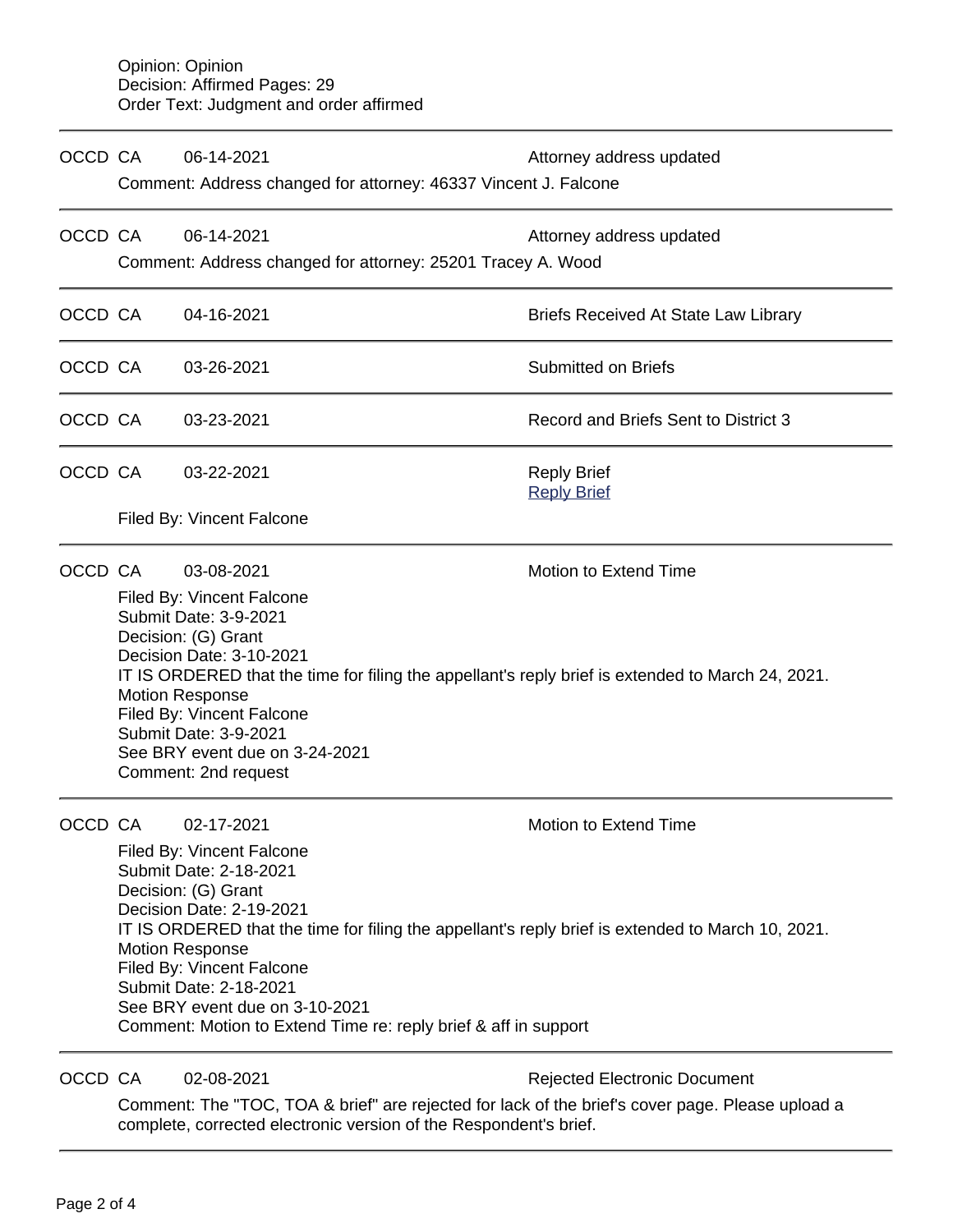Comment: The "Cover for Brief" is rejected because brief covers cannot be uploaded separately from appellate briefs.

OCCD CA  $02-04-2021$  Brief of Respondent(s)

[Brief of Respondent](https://acefiling.wicourts.gov/document/eFiled/2020AP001406/334139)

Filed By: Roy La Barton Gay

Filed By: Vincent Falcone

Comment: Please note that the e-file certification pursuant to Rule 809.19(12)(f) has been added to this brief. Please include this certification in all briefs. Please note that the form and length certification pursuant to Rule 809.19(8)(d) has been added to this brief. Please include the form and length certification in all briefs.

OCCD CA 01-04-2021 Brief & Appx of Appellant(s)

[Brief of Appellant](https://acefiling.wicourts.gov/document/eFiled/2020AP001406/321920)

OCCD CA 12-14-2020 Motion to Extend Time

Filed By: Vincent Falcone Submit Date: 12-16-2020 Decision: (G) Grant Decision Date: 12-18-2020 IT IS ORDERED that the time for filing the appellant's brief is extended to January 4, 2021. See BAP event due on 1-4-2021 Comment: 3rd request

OCCD CA 11-10-2020 Motion to Extend Time

Filed By: Vincent Falcone Submit Date: 11-11-2020 Decision: (G) Grant Decision Date: 11-16-2020 IT IS ORDERED that the time for filing the appellant's brief is extended to December 14, 2020. See BAP event due on 12-14-2020 Comment: 2nd request

OCCD CA 10-07-2020 Motion to Extend Time

Filed By: Vincent Falcone Submit Date: 10-8-2020 Decision: (G) Grant Decision Date: 10-9-2020 IT IS ORDERED that the time for filing the appellant's brief is extended to November 12, 2020. See BAP event due on 11-12-2020

OCCD CA 09-04-2020 Court Order

IT IS ORDERED that the deadline for the trial court to decide the postconviction motion is extended to July 27, 2020.

OCCD CA 09-03-2020 Record

Comment: 1-3 to 101-5, ELECTRONICALLY FILED Record Filing Notice